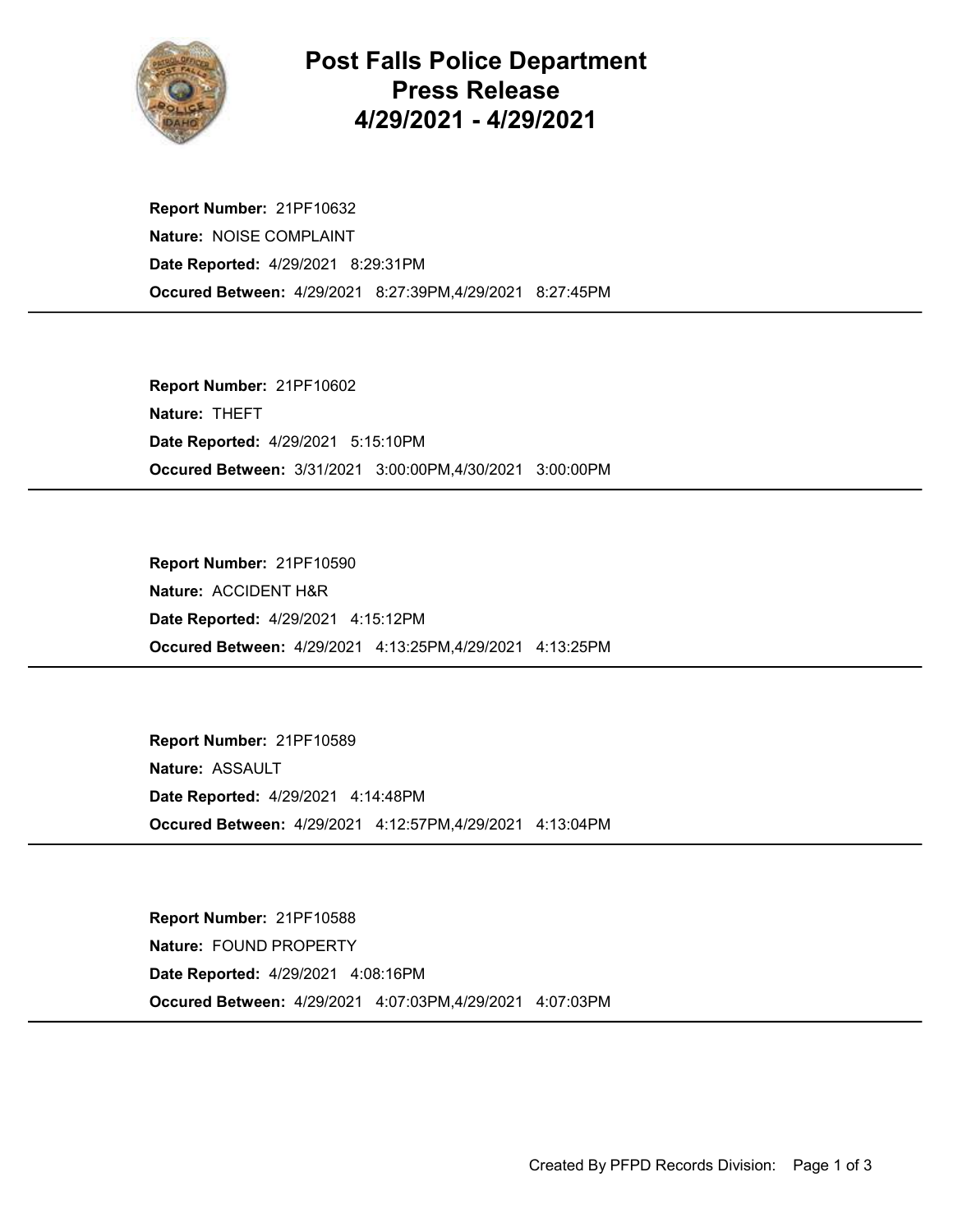Occured Between: 4/29/2021 4:04:21PM,4/29/2021 4:04:23PM Report Number: 21PF10587 Nature: BATTERY Date Reported: 4/29/2021 4:05:11PM

Occured Between: 4/29/2021 3:57:58PM,4/29/2021 3:57:58PM Report Number: 21PF10585 Nature: LITTERING Date Reported: 4/29/2021 3:59:49PM

Occured Between: 4/29/2021 2:56:35PM,4/29/2021 2:56:39PM Report Number: 21PF10578 Nature: ANIMAL VICIOUS Date Reported: 4/29/2021 2:58:50PM

Occured Between: 3/1/2021 6:00:00AM,4/29/2021 2:35:43PM Report Number: 21PF10576 Nature: STOLEN PROPERTY Date Reported: 4/29/2021 2:37:48PM

Occured Between: 4/28/2021 6:12:25PM,4/28/2021 6:59:21PM Report Number: 21PF10563 Nature: BURGLARY AUTO Date Reported: 4/29/2021 12:52:40PM

Occured Between: 4/29/2021 12:13:21PM,4/29/2021 12:13:21PM Report Number: 21PF10556 Nature: DRUGS Date Reported: 4/29/2021 12:13:21PM